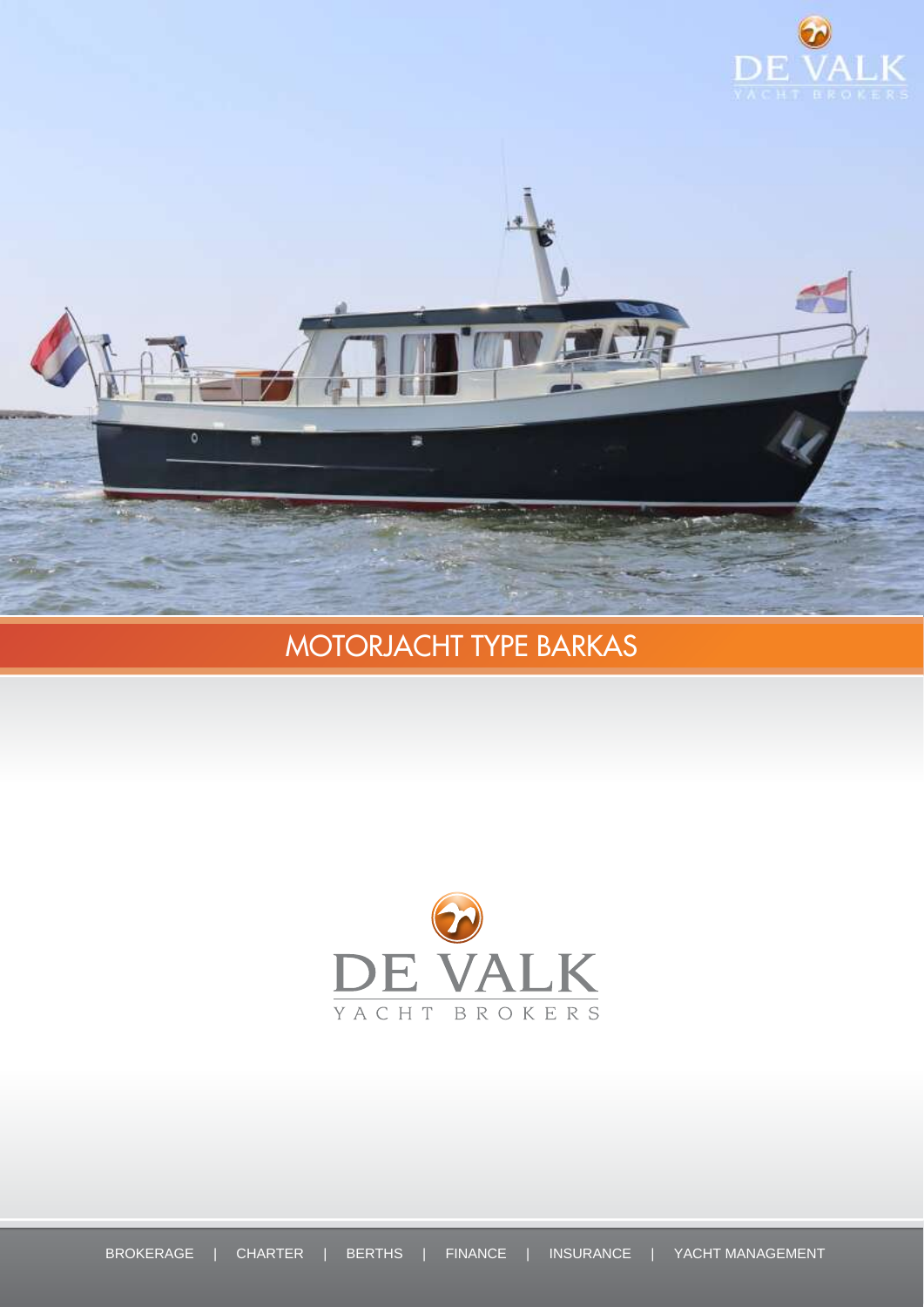### **BROKER'S COMMENTS**

''Sturdy and well built Barkas type motor yacht with spacious saloon and open cockpit. Davits and bathingplatform. Ideal for couples who would like to sail the European waterways. With electric bowthruster and anchorwinch. 85 hp Daf 615 diesel engine. Lot's of storing place. She is general in a good state of maintenance and definitely worth a visit! Contact us to make an appointment or visit her in our sales marina in Hindeloopen.''

#### **Henri van Eelen**

### **SPECIFICATIONS**

| <b>Dimensions</b>   | $12,50 \times 3,25 \times 1,25$ (m) | <b>Builder</b> | Bouma jachtbouw     |
|---------------------|-------------------------------------|----------------|---------------------|
| <b>Built</b>        | 2002                                | Cabins         | 1                   |
| <b>Material</b>     | <b>Steel</b>                        | <b>Berths</b>  | 3                   |
| Engine(s)           | 1 x DAF 615 diesel                  | Hp/Kw          | 85 (hp), 62,56 (kw) |
| <b>Asking price</b> | EUR 109.000 (vat: paid)             | Lying          | at sales office     |
|                     |                                     |                |                     |

### **CONTACT**

| <b>Sales office</b> | De Valk Hindeloopen | <b>Telephone</b> | +31 514 52 40 00      |
|---------------------|---------------------|------------------|-----------------------|
| <b>Address</b>      | Oosterstrand 1      | <b>Fax</b>       | +31 (0) 514 52 40 09  |
|                     | 8713 JS Hindeloopen | E-mail           | hindeloopen@devalk.nl |
|                     | The Netherlands     |                  |                       |

#### **DISCLAIMER**

These particulars are given in good faith as supplied but cannot be guaranteed and cannot be used for contracts.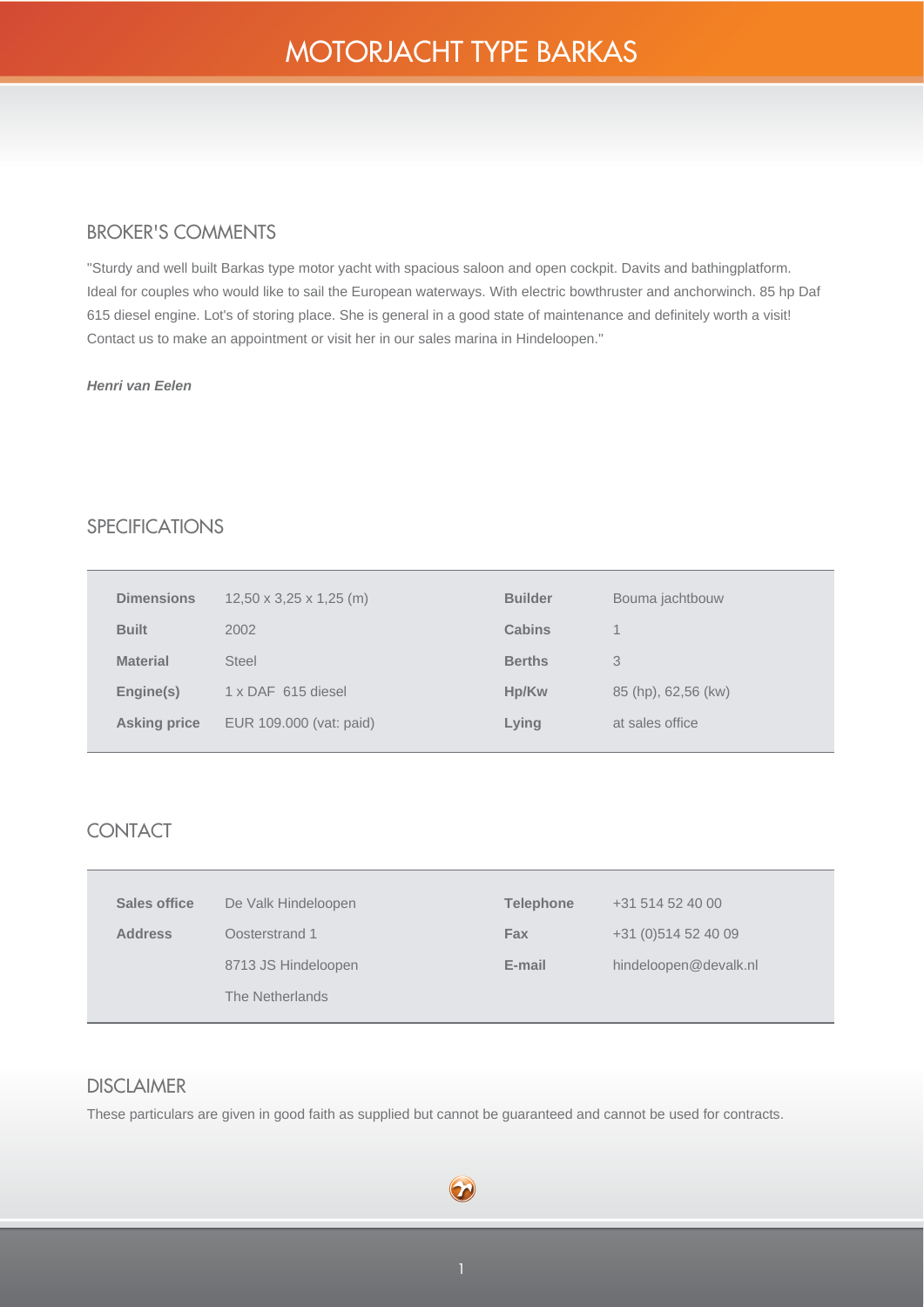### **GENERAL**

**Model MOTORJACHT TYPE BARKAS Type motor yacht LOA (m) 12,50 Beam (m) 3,25 Draft (m) 1,25 Headroom (m) 2,00 Year built 2002 Builder Bouma jachtbouw Country The Netherlands Hull material steel Hull colour green Hull shape hard chine Superstructure material steel Rubbing strake steel Deck material steel Deck finish non-skid paint Superstructure deck finish paint Cockpit deck finish non-skid paint Dorades 2 Window frame aluminium Window material tempered** glass **Deckhatch 1x Mast can be lowered electric Fuel tank (litre) stainless steel | two tanks Level indicator (fuel tank) yes Freshwater tank (litre) stainless steel | two tanks Level indicator (freshwater) yes Blackwater tank (litre) yes Wheel steering hydraulic Inside helm position yes**

 $\bm{\omega}$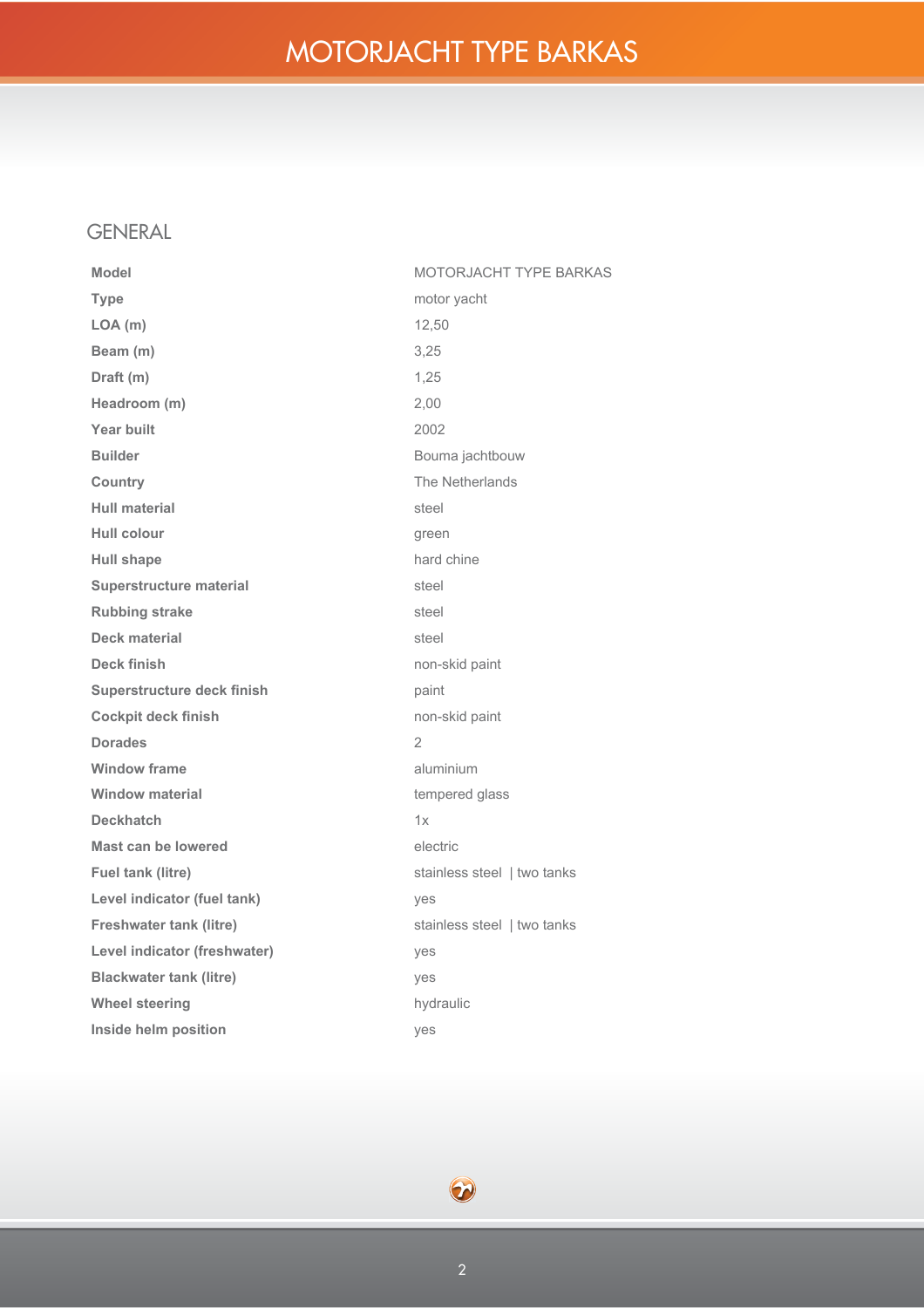## **ACCOMMODATION**

| <b>Cabins</b>           | 1                                       |
|-------------------------|-----------------------------------------|
| <b>Berths</b>           | 3                                       |
| Interior                | teak                                    |
| Floor                   | teak and holly   and wood               |
| Open cockpit            | yes                                     |
| Saloon                  | yes                                     |
| Headroom saloon (m)     | 2 mtr.                                  |
| <b>Heating</b>          | central heating   Maritime Booster      |
| <b>Aft Cabin</b>        | yes                                     |
| <b>Galley</b>           | yes                                     |
| Countertop              | Duropal                                 |
| <b>Sink</b>             | stainless steel                         |
| Cooker                  | calor gas   Eno 4 burner                |
| Oven                    | in cooker                               |
| <b>Fridge</b>           | Coolmatic 110 ltr.                      |
| Freezer                 | yes                                     |
| <b>Hot water system</b> | $220V + engine$                         |
| Water pressure system   | electrical                              |
| Owners cabin            | double bed $aff$ cabin $  +$ wash basin |
| Bed length (m)          | 2 mtr.                                  |
| Wardrobe                | hanging and shelves                     |
| <b>Toilet</b>           | ves                                     |
| <b>Toilet system</b>    | electric                                |

## **MACHINERY**

| No of engines |     |
|---------------|-----|
| <b>Make</b>   | DAF |

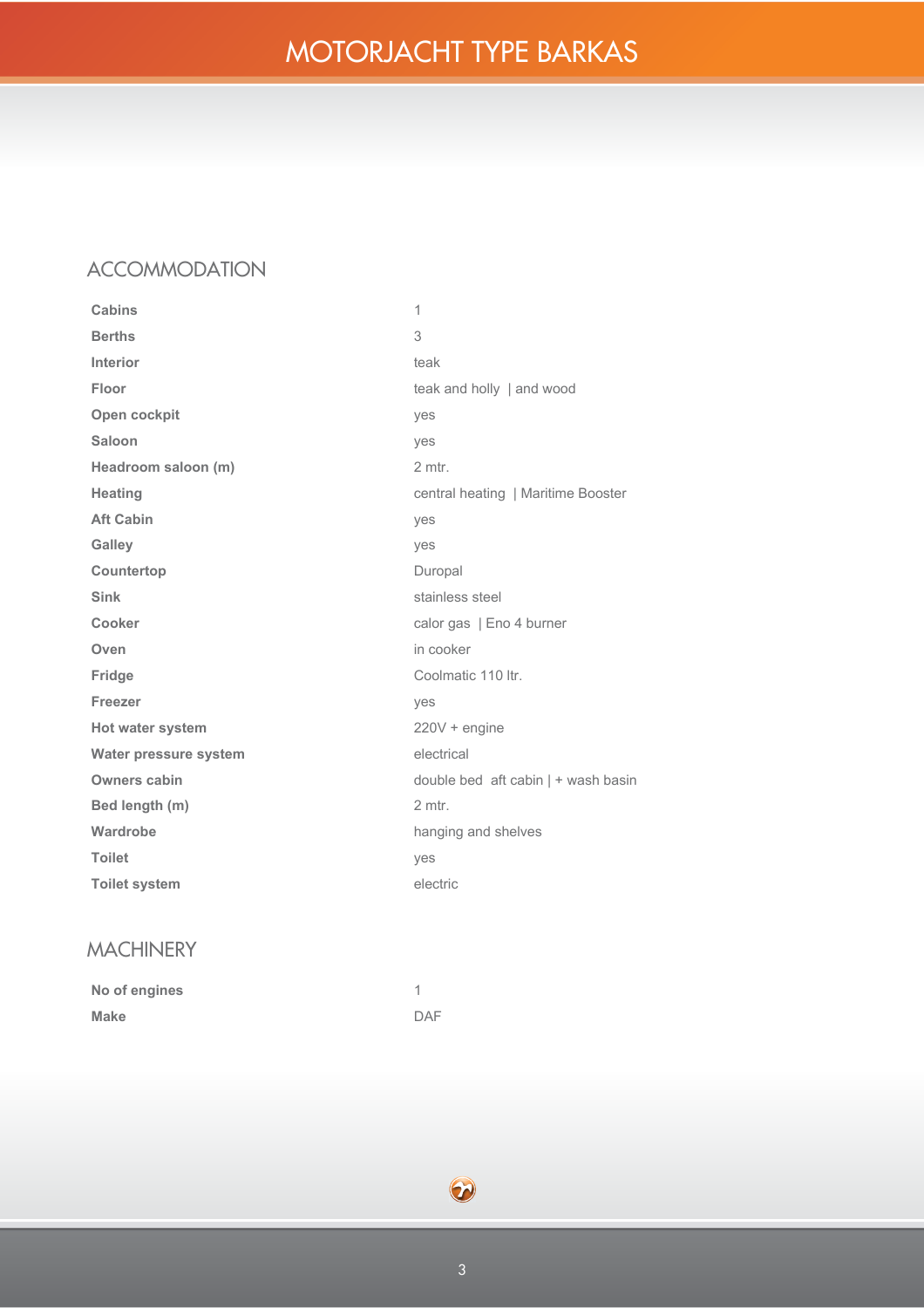| <b>Type</b>                     | 615                                 |
|---------------------------------|-------------------------------------|
| <b>HP</b>                       | 85                                  |
| kW                              | 62.56                               |
| Fuel                            | diesel                              |
| <b>Engine cooling system</b>    | closed keelcooling                  |
| <b>Drive</b>                    | shaft                               |
| <b>Engine controls</b>          | bowden cable                        |
| <b>Bowthruster</b>              | electric   TwinProp Cramm           |
| <b>Exhaust</b>                  | dry                                 |
| <b>Propeller type</b>           | fixed                               |
| <b>Propeller blades</b>         | 4                                   |
| <b>Propeller shaft material</b> | stainless steel                     |
| <b>Shaft lubrication</b>        | grease                              |
| Generator                       | wet exhaust Mastervolt Whisper 8000 |
| Running hours generator         | 334                                 |
| <b>Start battery</b>            | yes                                 |
| <b>Service battery</b>          | yes                                 |
| <b>Battery monitor</b>          | yes                                 |
| <b>Battery charger</b>          | Mastervolt Mass 24/100              |
| Inverter                        | Mastervolt Mass sine 24/2500        |
| Shorepower                      | with cable                          |
|                                 |                                     |

### **NAVIGATION**

| Multi control display | Raymarine 150   |
|-----------------------|-----------------|
| <b>VHF</b>            | Skanti          |
| <b>GPS</b>            | Furuno GP-32    |
| <b>Plotter/GPS</b>    | Raymarine Axiom |

### **EQUIPMENT**

**Cockpit cover yes**

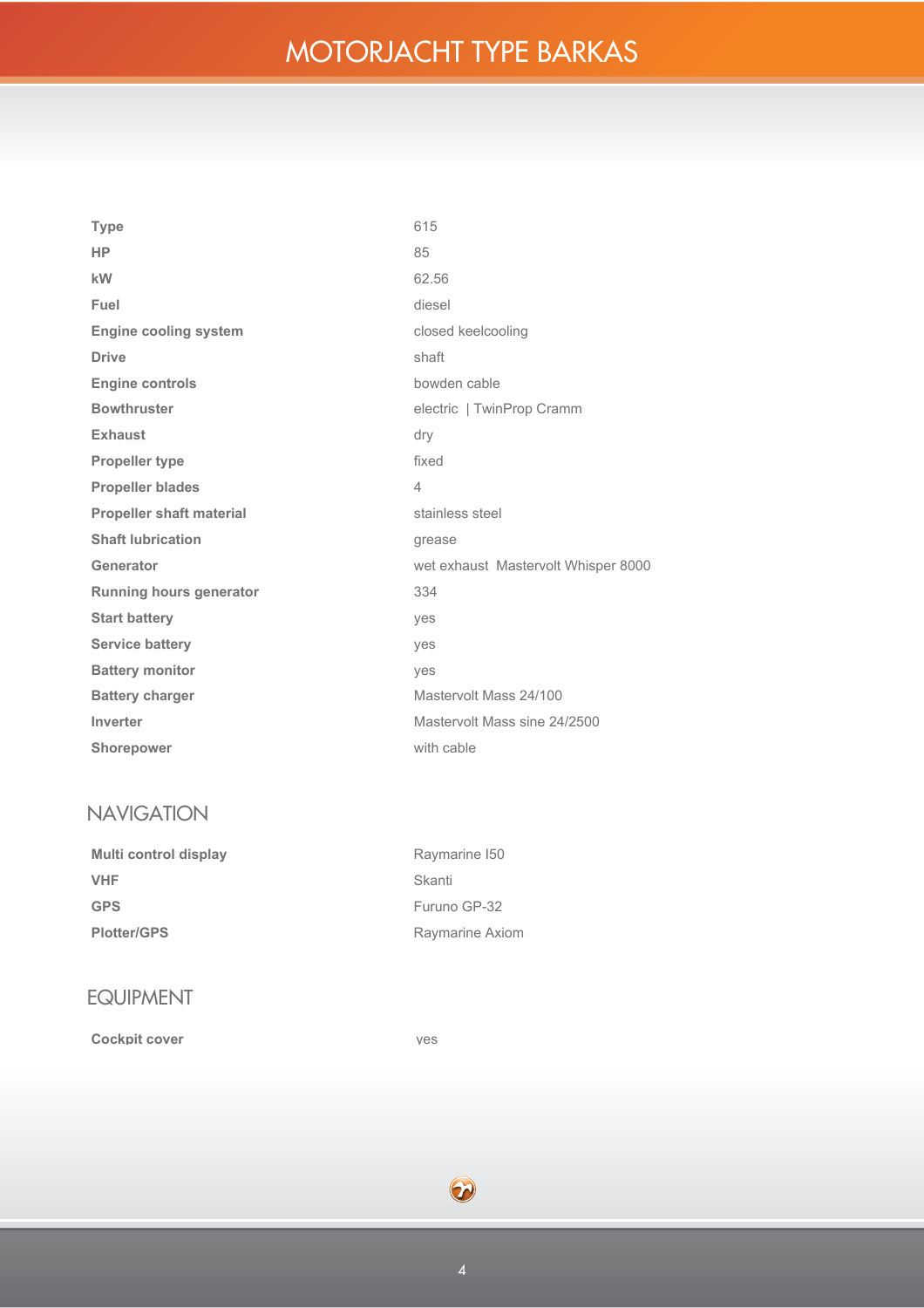| <b>Winter cover</b>        | yes             |
|----------------------------|-----------------|
| <b>Cockpit cushions</b>    | yes             |
| <b>Cockpit table</b>       | yes             |
| <b>Bathing platform</b>    | yes             |
| <b>Boarding ladder</b>     | steel           |
| <b>Deck shower</b>         | in open cockpit |
| Anchor                     | yes             |
| Anchor chain               | yes             |
| <b>Windlass</b>            | manual          |
| Capstan                    | yes             |
| <b>Davits</b>              | yes             |
| <b>Davits controls</b>     | manual          |
| Sea railing                | yes             |
| Grab rail (superstructure) | aluminium       |
| Railing side opening gates | yes             |
| <b>Pushpit</b>             | yes             |
| <b>Pulpit</b>              | yes             |
| Horn                       | yes             |
| <b>Fenders</b>             | yes             |
| <b>Mooring lines</b>       | yes             |
| <b>TV</b>                  | Sony            |
| <b>Radio</b>               | Fusion          |
| Speakers in salon          | yes             |

 $\odot$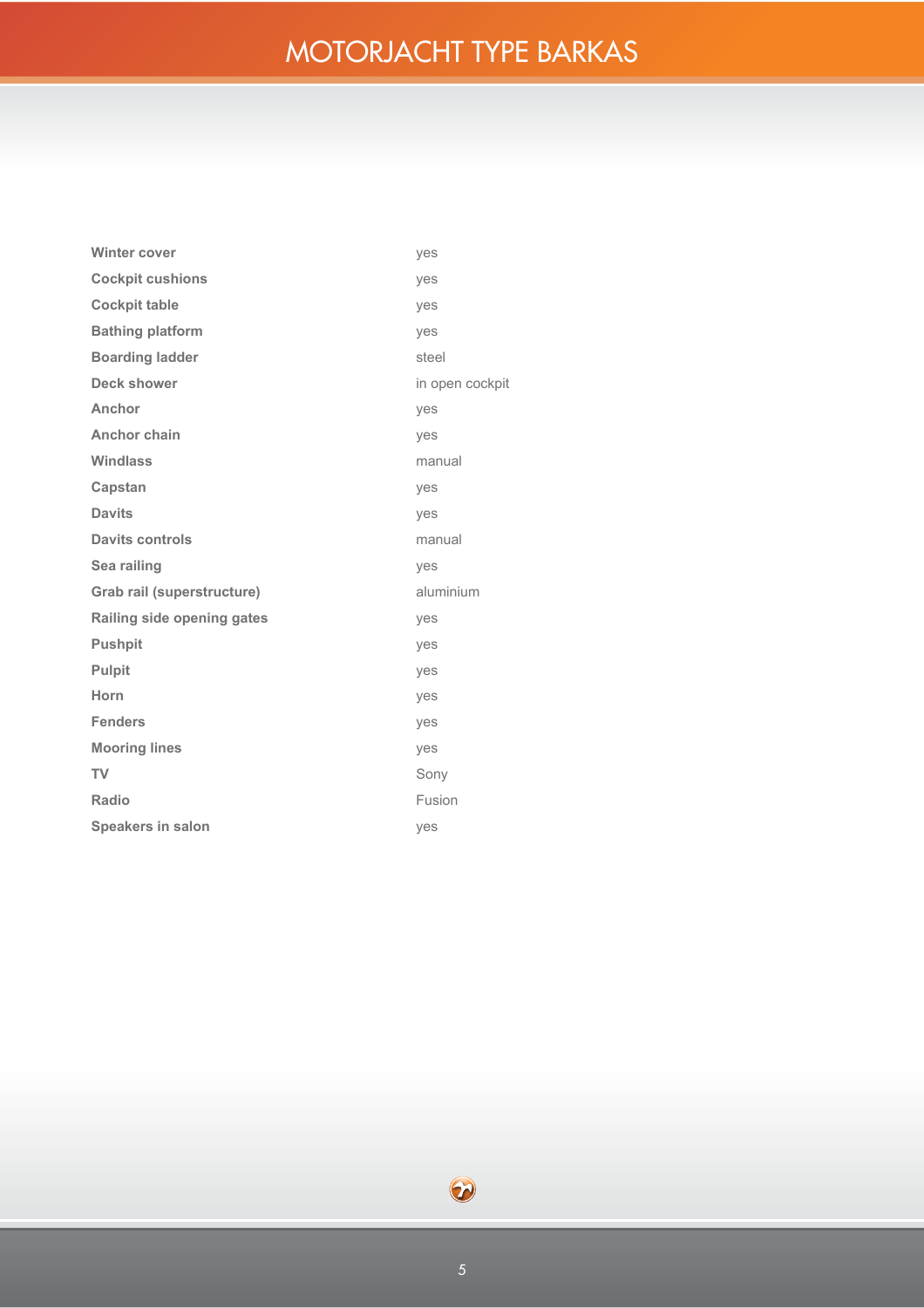## $02725 - $8 + 7 7 < 3 ( % $5 . $6$



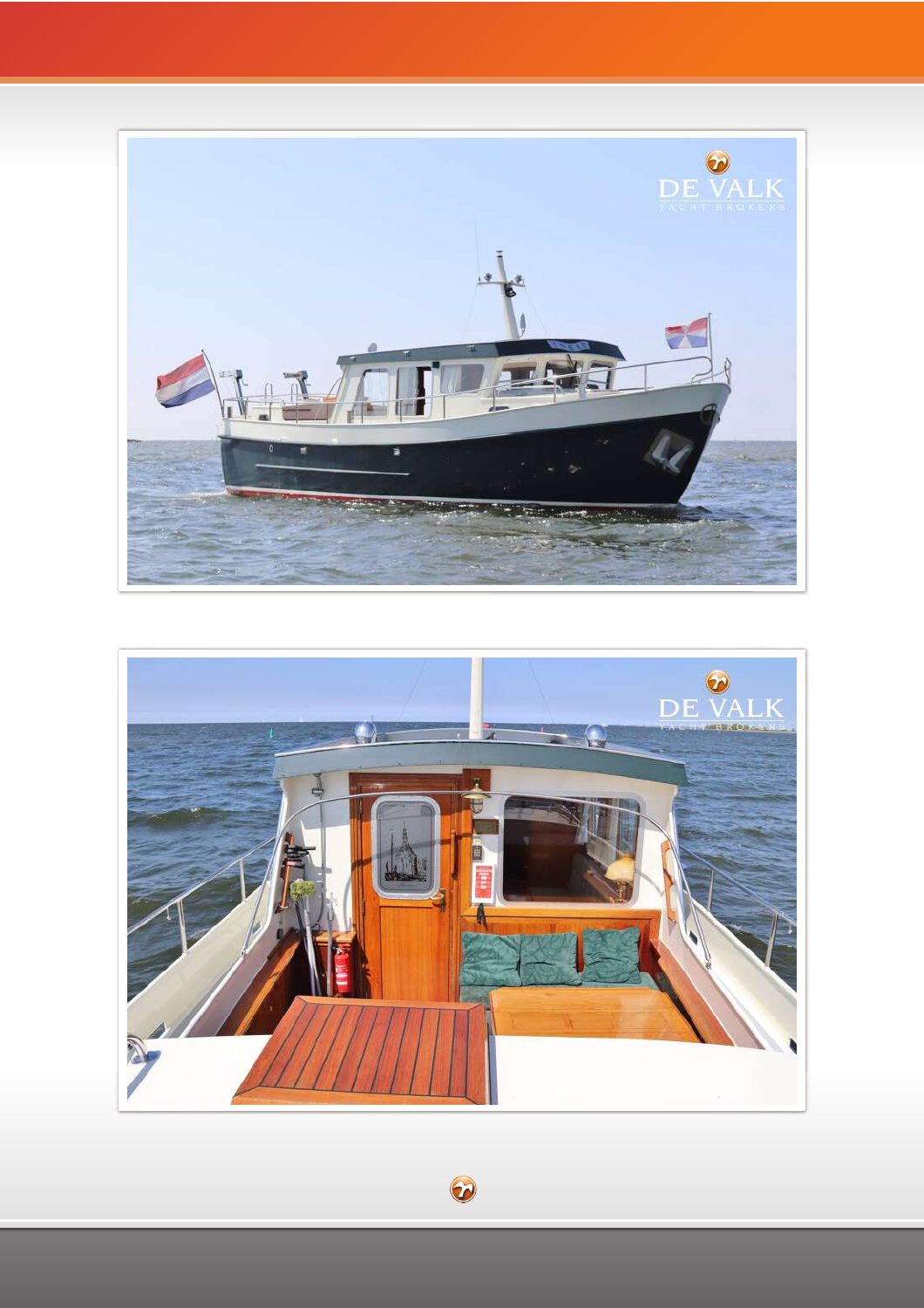| ---- |  |
|------|--|
|      |  |
|      |  |
|      |  |
|      |  |
|      |  |
|      |  |
|      |  |
|      |  |
|      |  |
|      |  |
|      |  |
|      |  |
|      |  |
|      |  |
|      |  |
|      |  |
|      |  |
|      |  |
|      |  |
|      |  |
|      |  |
|      |  |
|      |  |
|      |  |
|      |  |
|      |  |
|      |  |
|      |  |
|      |  |
|      |  |
|      |  |
|      |  |
|      |  |
|      |  |
|      |  |
|      |  |
|      |  |
|      |  |
|      |  |
|      |  |
|      |  |
|      |  |
|      |  |
|      |  |
|      |  |
|      |  |
|      |  |
|      |  |
|      |  |
|      |  |
|      |  |
|      |  |
|      |  |
|      |  |
|      |  |
|      |  |
|      |  |
|      |  |

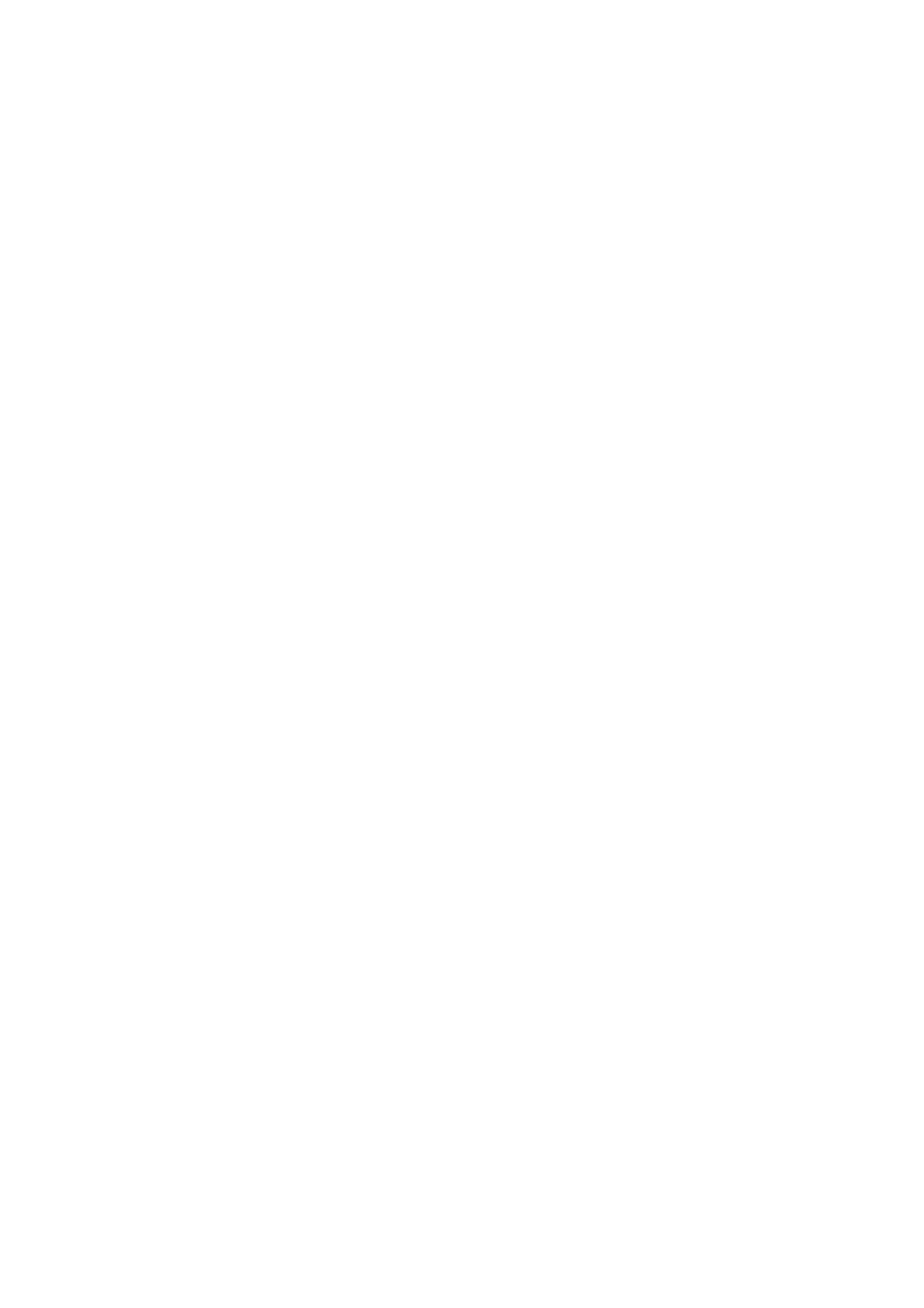| ---- |  |
|------|--|
|      |  |
|      |  |
|      |  |
|      |  |
|      |  |
|      |  |
|      |  |
|      |  |
|      |  |
|      |  |
|      |  |
|      |  |
|      |  |
|      |  |
|      |  |
|      |  |
|      |  |
|      |  |
|      |  |
|      |  |
|      |  |
|      |  |
|      |  |
|      |  |
|      |  |
|      |  |
|      |  |
|      |  |
|      |  |
|      |  |
|      |  |
|      |  |
|      |  |
|      |  |
|      |  |
|      |  |
|      |  |
|      |  |
|      |  |
|      |  |
|      |  |
|      |  |
|      |  |
|      |  |
|      |  |
|      |  |
|      |  |
|      |  |
|      |  |
|      |  |
|      |  |
|      |  |
|      |  |
|      |  |
|      |  |
|      |  |
|      |  |
|      |  |

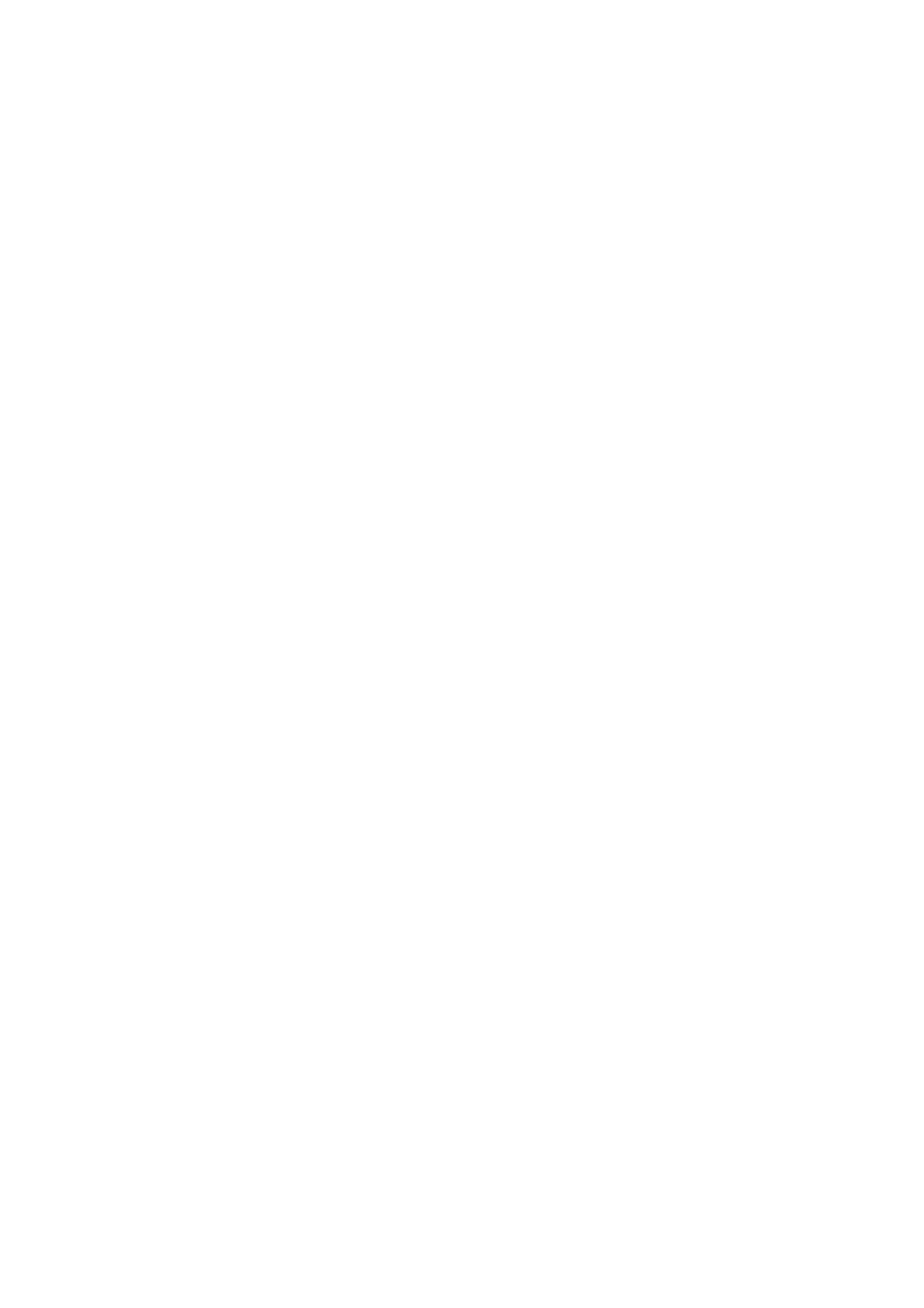| ---- |  |
|------|--|
|      |  |
|      |  |
|      |  |
|      |  |
|      |  |
|      |  |
|      |  |
|      |  |
|      |  |
|      |  |
|      |  |
|      |  |
|      |  |
|      |  |
|      |  |
|      |  |
|      |  |
|      |  |
|      |  |
|      |  |
|      |  |
|      |  |
|      |  |
|      |  |
|      |  |
|      |  |
|      |  |
|      |  |
|      |  |
|      |  |
|      |  |
|      |  |
|      |  |
|      |  |
|      |  |
|      |  |
|      |  |
|      |  |
|      |  |
|      |  |
|      |  |
|      |  |
|      |  |
|      |  |
|      |  |
|      |  |
|      |  |
|      |  |
|      |  |
|      |  |
|      |  |
|      |  |
|      |  |
|      |  |
|      |  |
|      |  |
|      |  |
|      |  |

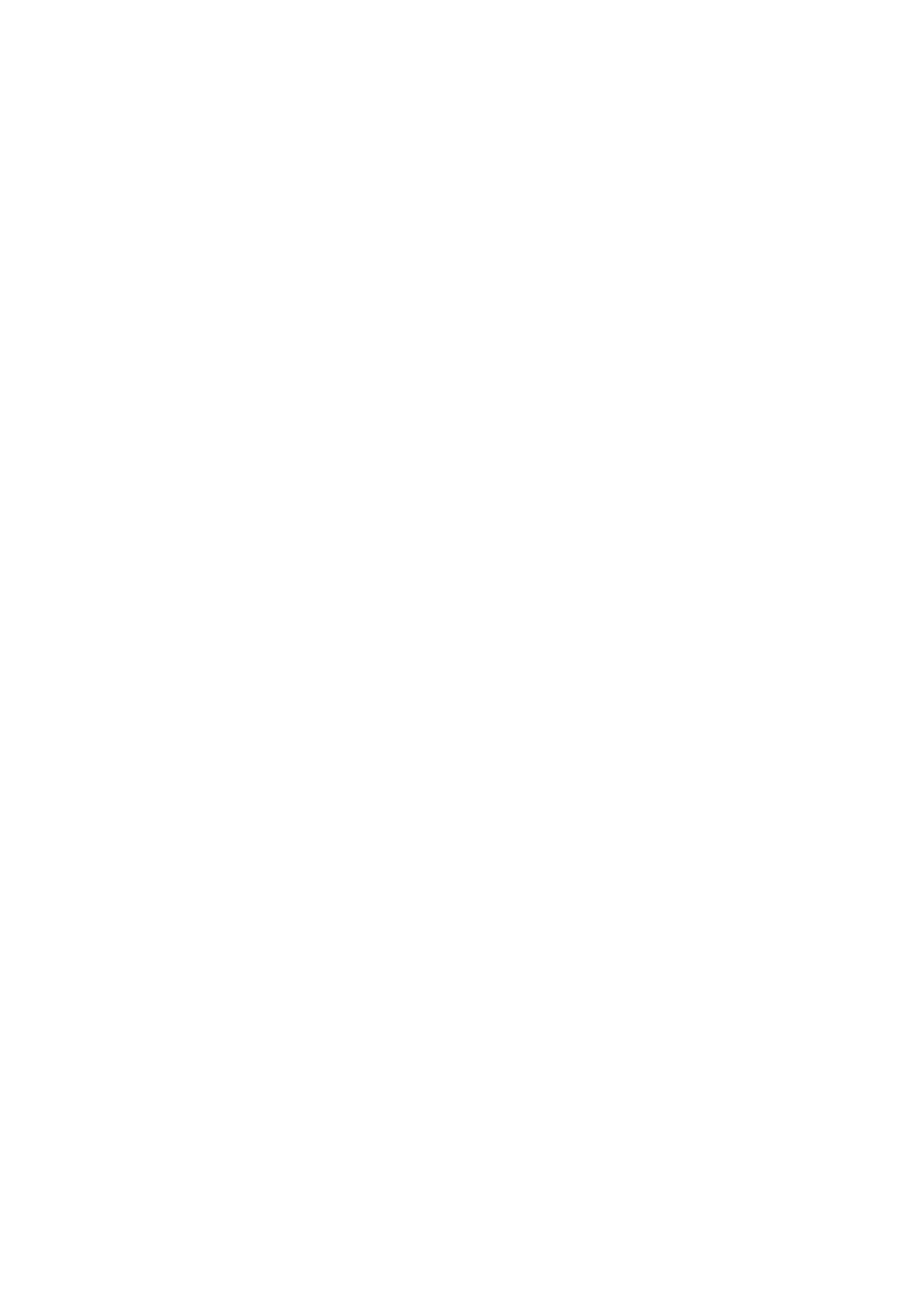| ---- |  |
|------|--|
|      |  |
|      |  |
|      |  |
|      |  |
|      |  |
|      |  |
|      |  |
|      |  |
|      |  |
|      |  |
|      |  |
|      |  |
|      |  |
|      |  |
|      |  |
|      |  |
|      |  |
|      |  |
|      |  |
|      |  |
|      |  |
|      |  |
|      |  |
|      |  |
|      |  |
|      |  |
|      |  |
|      |  |
|      |  |
|      |  |
|      |  |
|      |  |
|      |  |
|      |  |
|      |  |
|      |  |
|      |  |
|      |  |
|      |  |
|      |  |
|      |  |
|      |  |
|      |  |
|      |  |
|      |  |
|      |  |
|      |  |
|      |  |
|      |  |
|      |  |
|      |  |
|      |  |
|      |  |
|      |  |
|      |  |
|      |  |
|      |  |
|      |  |

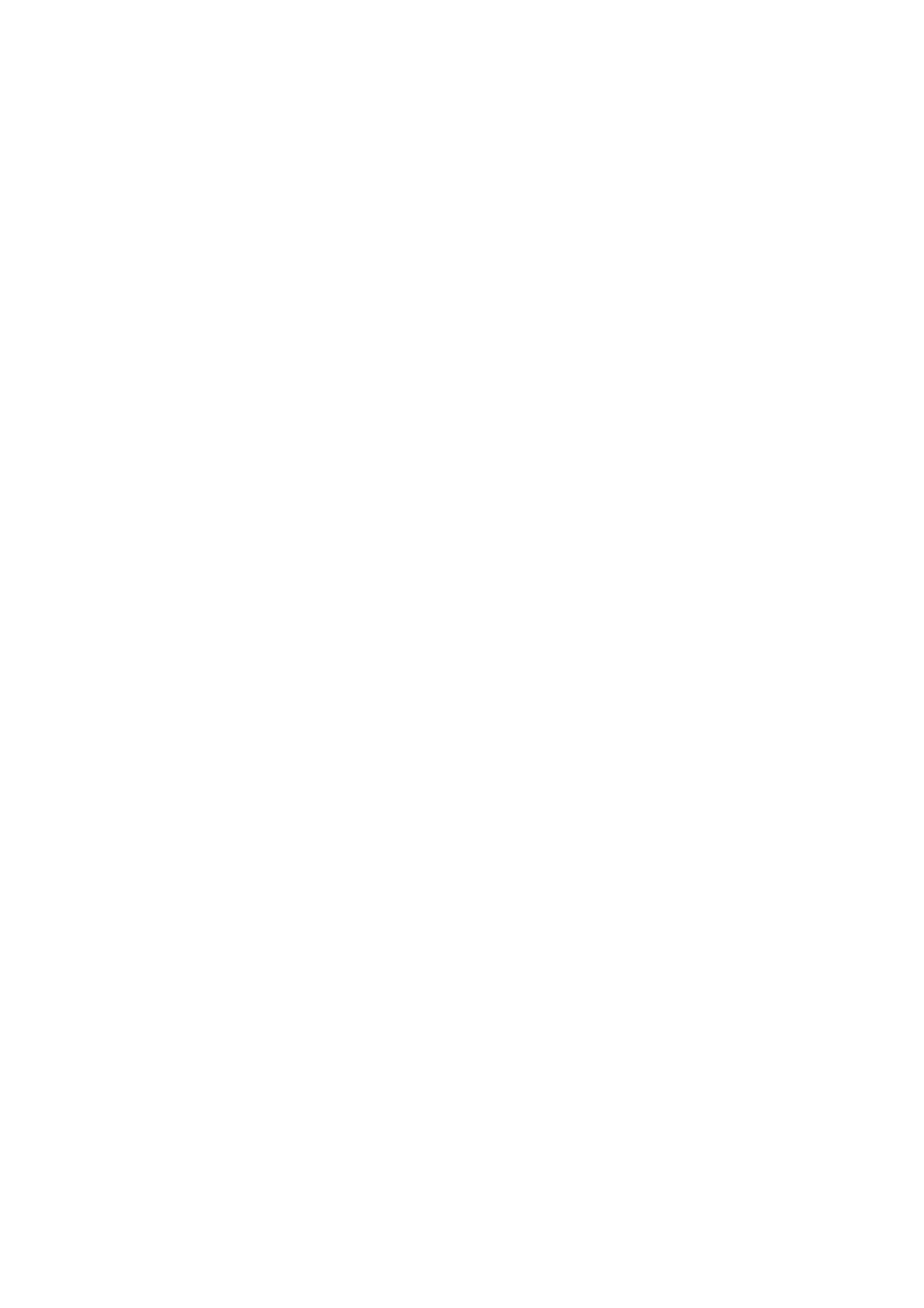| ---- |  |
|------|--|
|      |  |
|      |  |
|      |  |
|      |  |
|      |  |
|      |  |
|      |  |
|      |  |
|      |  |
|      |  |
|      |  |
|      |  |
|      |  |
|      |  |
|      |  |
|      |  |
|      |  |
|      |  |
|      |  |
|      |  |
|      |  |
|      |  |
|      |  |
|      |  |
|      |  |
|      |  |
|      |  |
|      |  |
|      |  |
|      |  |
|      |  |
|      |  |
|      |  |
|      |  |
|      |  |
|      |  |
|      |  |
|      |  |
|      |  |
|      |  |
|      |  |
|      |  |
|      |  |
|      |  |
|      |  |
|      |  |
|      |  |
|      |  |
|      |  |
|      |  |
|      |  |
|      |  |
|      |  |
|      |  |
|      |  |
|      |  |
|      |  |
|      |  |

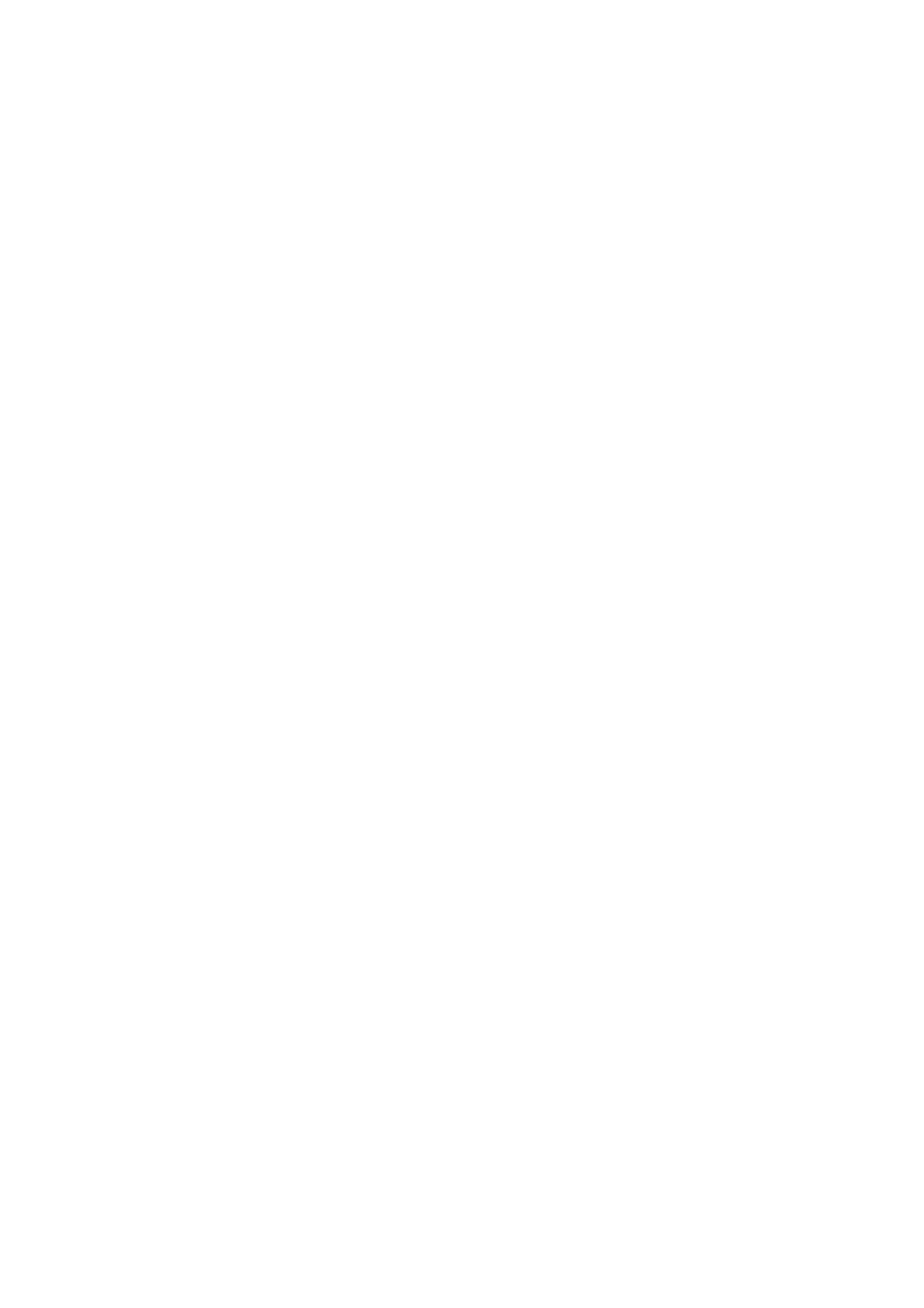| ---- |  |
|------|--|
|      |  |
|      |  |
|      |  |
|      |  |
|      |  |
|      |  |
|      |  |
|      |  |
|      |  |
|      |  |
|      |  |
|      |  |
|      |  |
|      |  |
|      |  |
|      |  |
|      |  |
|      |  |
|      |  |
|      |  |
|      |  |
|      |  |
|      |  |
|      |  |
|      |  |
|      |  |
|      |  |
|      |  |
|      |  |
|      |  |
|      |  |
|      |  |
|      |  |
|      |  |
|      |  |
|      |  |
|      |  |
|      |  |
|      |  |
|      |  |
|      |  |
|      |  |
|      |  |
|      |  |
|      |  |
|      |  |
|      |  |
|      |  |
|      |  |
|      |  |
|      |  |
|      |  |
|      |  |
|      |  |
|      |  |
|      |  |
|      |  |
|      |  |

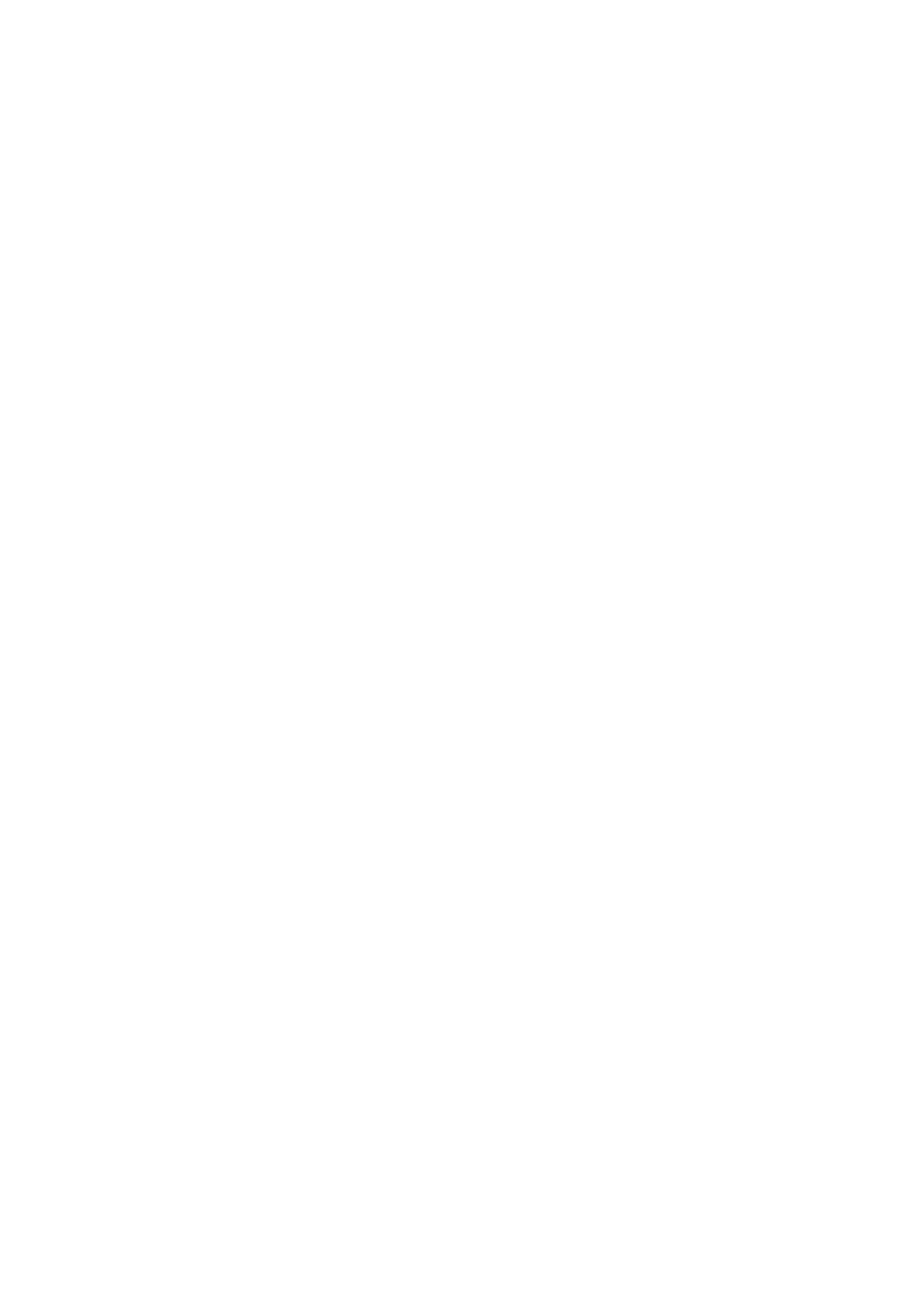| ---- |  |
|------|--|
|      |  |
|      |  |
|      |  |
|      |  |
|      |  |
|      |  |
|      |  |
|      |  |
|      |  |
|      |  |
|      |  |
|      |  |
|      |  |
|      |  |
|      |  |
|      |  |
|      |  |
|      |  |
|      |  |
|      |  |
|      |  |
|      |  |
|      |  |
|      |  |
|      |  |
|      |  |
|      |  |
|      |  |
|      |  |
|      |  |
|      |  |
|      |  |
|      |  |
|      |  |
|      |  |
|      |  |
|      |  |
|      |  |
|      |  |
|      |  |
|      |  |
|      |  |
|      |  |
|      |  |
|      |  |
|      |  |
|      |  |
|      |  |
|      |  |
|      |  |
|      |  |
|      |  |
|      |  |
|      |  |
|      |  |
|      |  |
|      |  |
|      |  |

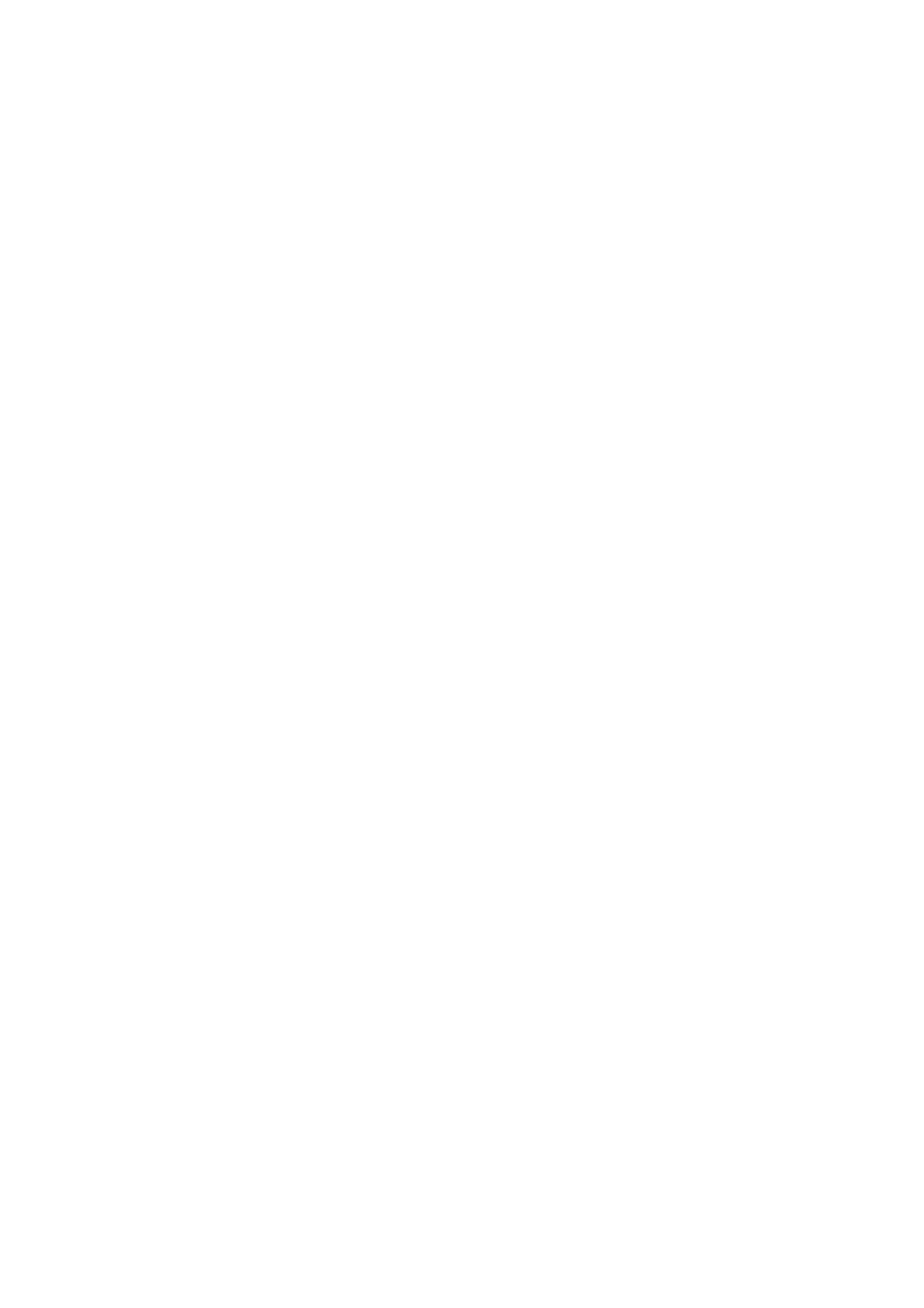| ---- |  |
|------|--|
|      |  |
|      |  |
|      |  |
|      |  |
|      |  |
|      |  |
|      |  |
|      |  |
|      |  |
|      |  |
|      |  |
|      |  |
|      |  |
|      |  |
|      |  |
|      |  |
|      |  |
|      |  |
|      |  |
|      |  |
|      |  |
|      |  |
|      |  |
|      |  |
|      |  |
|      |  |
|      |  |
|      |  |
|      |  |
|      |  |
|      |  |
|      |  |
|      |  |
|      |  |
|      |  |
|      |  |
|      |  |
|      |  |
|      |  |
|      |  |
|      |  |
|      |  |
|      |  |
|      |  |
|      |  |
|      |  |
|      |  |
|      |  |
|      |  |
|      |  |
|      |  |
|      |  |
|      |  |
|      |  |
|      |  |
|      |  |
|      |  |
|      |  |

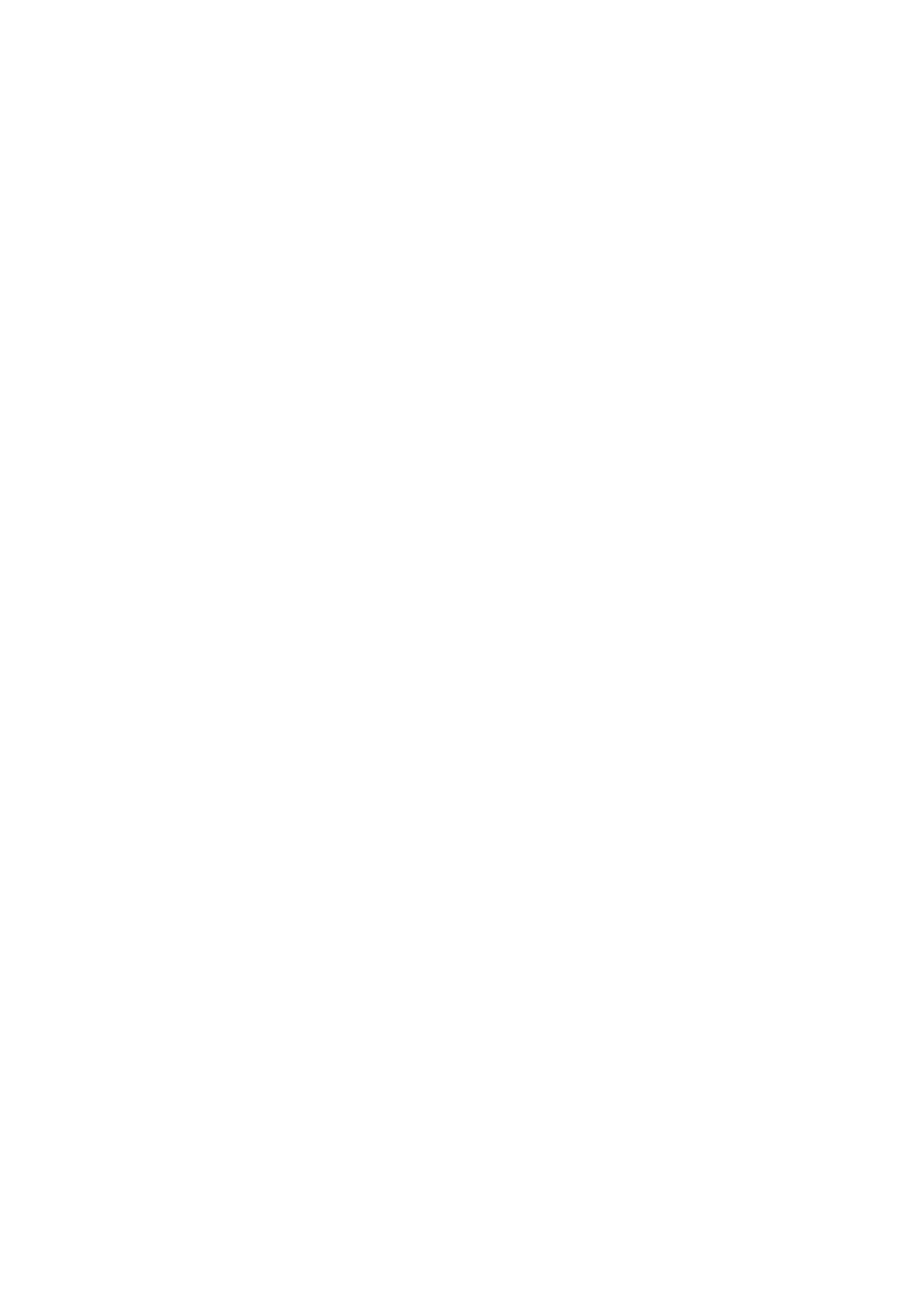| ---- |  |
|------|--|
|      |  |
|      |  |
|      |  |
|      |  |
|      |  |
|      |  |
|      |  |
|      |  |
|      |  |
|      |  |
|      |  |
|      |  |
|      |  |
|      |  |
|      |  |
|      |  |
|      |  |
|      |  |
|      |  |
|      |  |
|      |  |
|      |  |
|      |  |
|      |  |
|      |  |
|      |  |
|      |  |
|      |  |
|      |  |
|      |  |
|      |  |
|      |  |
|      |  |
|      |  |
|      |  |
|      |  |
|      |  |
|      |  |
|      |  |
|      |  |
|      |  |
|      |  |
|      |  |
|      |  |
|      |  |
|      |  |
|      |  |
|      |  |
|      |  |
|      |  |
|      |  |
|      |  |
|      |  |
|      |  |
|      |  |
|      |  |
|      |  |
|      |  |

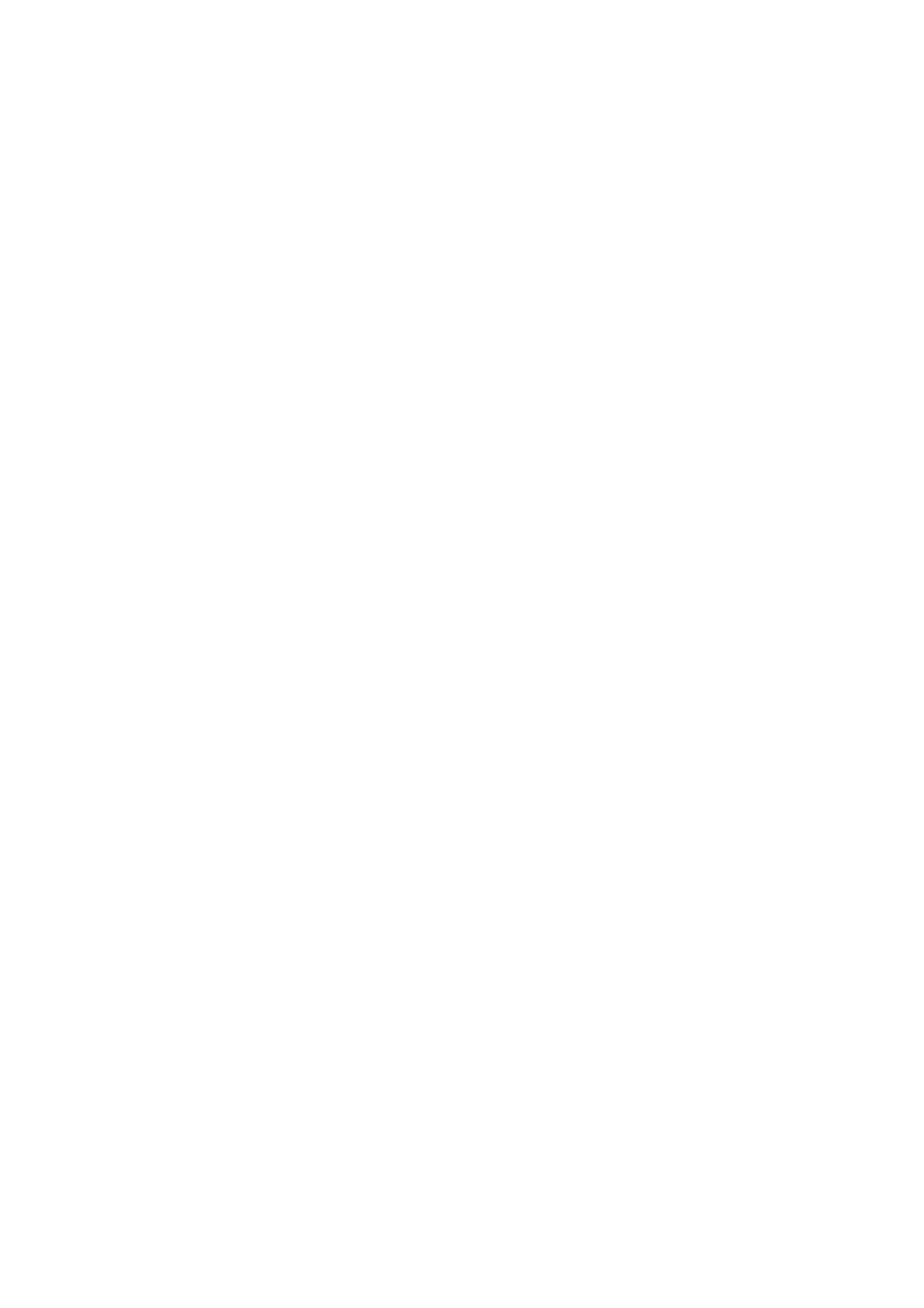| ---- |  |
|------|--|
|      |  |
|      |  |
|      |  |
|      |  |
|      |  |
|      |  |
|      |  |
|      |  |
|      |  |
|      |  |
|      |  |
|      |  |
|      |  |
|      |  |
|      |  |
|      |  |
|      |  |
|      |  |
|      |  |
|      |  |
|      |  |
|      |  |
|      |  |
|      |  |
|      |  |
|      |  |
|      |  |
|      |  |
|      |  |
|      |  |
|      |  |
|      |  |
|      |  |
|      |  |
|      |  |
|      |  |
|      |  |
|      |  |
|      |  |
|      |  |
|      |  |
|      |  |
|      |  |
|      |  |
|      |  |
|      |  |
|      |  |
|      |  |
|      |  |
|      |  |
|      |  |
|      |  |
|      |  |
|      |  |
|      |  |
|      |  |
|      |  |
|      |  |

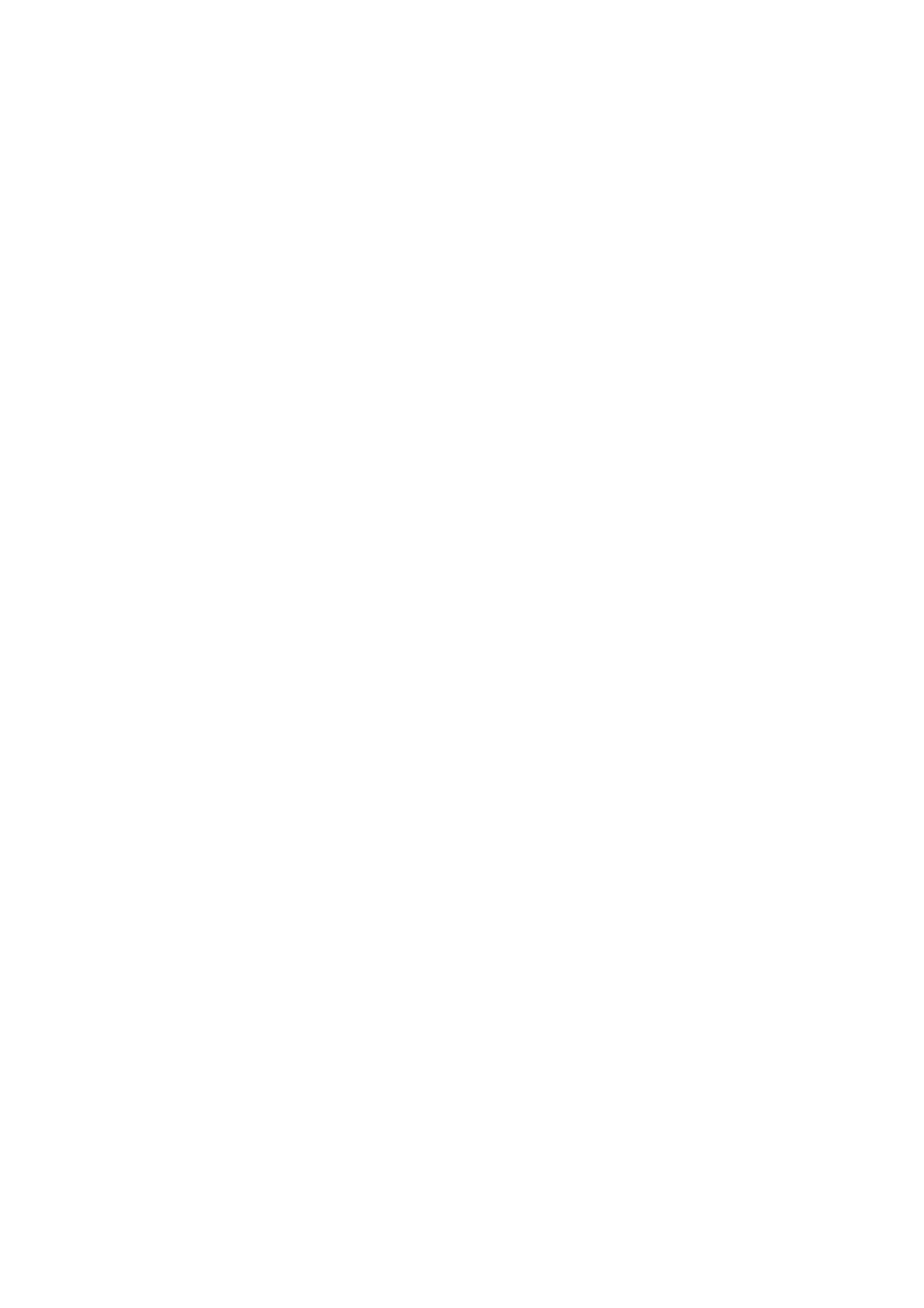| ---- |  |
|------|--|
|      |  |
|      |  |
|      |  |
|      |  |
|      |  |
|      |  |
|      |  |
|      |  |
|      |  |
|      |  |
|      |  |
|      |  |
|      |  |
|      |  |
|      |  |
|      |  |
|      |  |
|      |  |
|      |  |
|      |  |
|      |  |
|      |  |
|      |  |
|      |  |
|      |  |
|      |  |
|      |  |
|      |  |
|      |  |
|      |  |
|      |  |
|      |  |
|      |  |
|      |  |
|      |  |
|      |  |
|      |  |
|      |  |
|      |  |
|      |  |
|      |  |
|      |  |
|      |  |
|      |  |
|      |  |
|      |  |
|      |  |
|      |  |
|      |  |
|      |  |
|      |  |
|      |  |
|      |  |
|      |  |
|      |  |
|      |  |
|      |  |
|      |  |

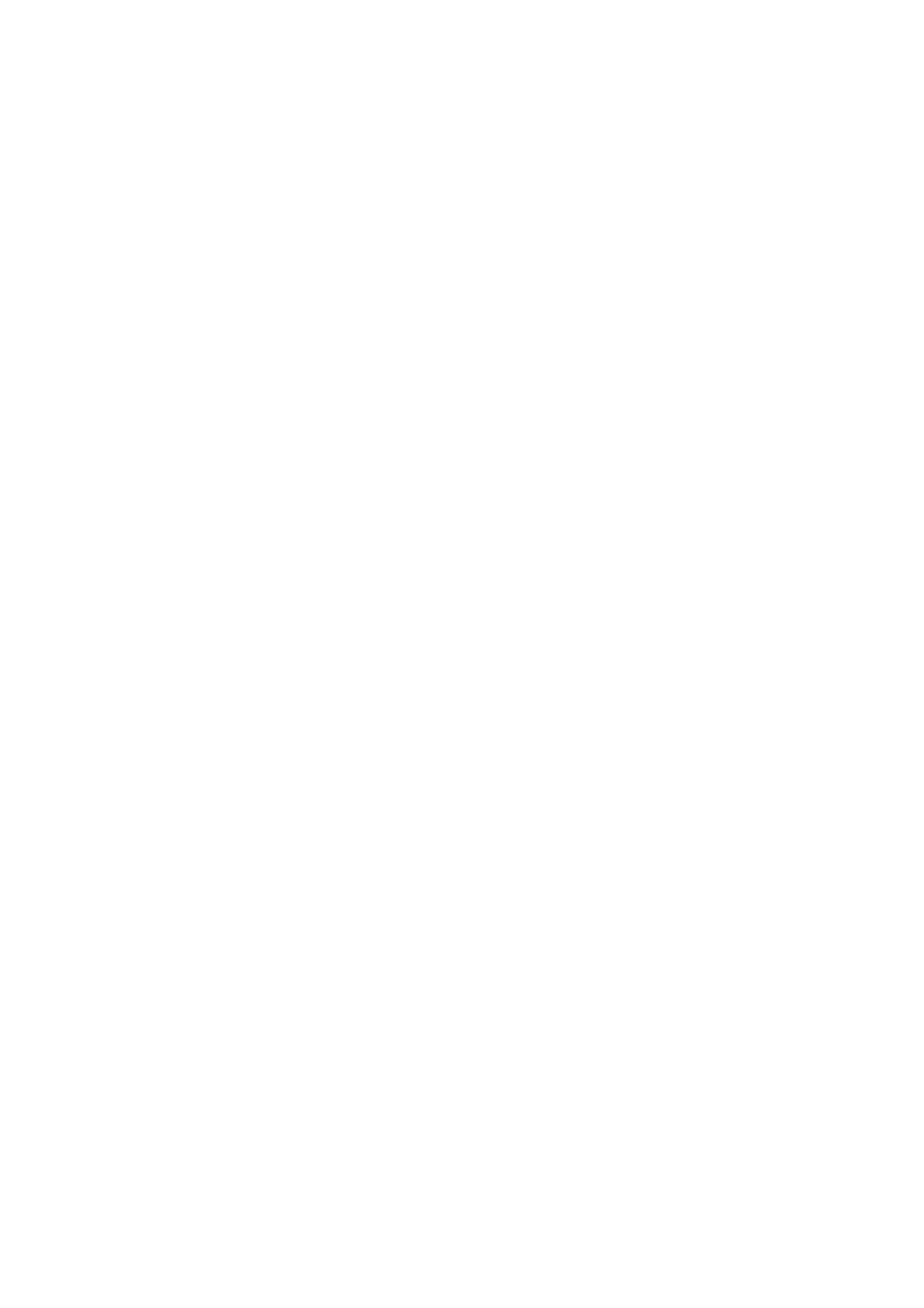| ---- |  |
|------|--|
|      |  |
|      |  |
|      |  |
|      |  |
|      |  |
|      |  |
|      |  |
|      |  |
|      |  |
|      |  |
|      |  |
|      |  |
|      |  |
|      |  |
|      |  |
|      |  |
|      |  |
|      |  |
|      |  |
|      |  |
|      |  |
|      |  |
|      |  |
|      |  |
|      |  |
|      |  |
|      |  |
|      |  |
|      |  |
|      |  |
|      |  |
|      |  |
|      |  |
|      |  |
|      |  |
|      |  |
|      |  |
|      |  |
|      |  |
|      |  |
|      |  |
|      |  |
|      |  |
|      |  |
|      |  |
|      |  |
|      |  |
|      |  |
|      |  |
|      |  |
|      |  |
|      |  |
|      |  |
|      |  |
|      |  |
|      |  |
|      |  |
|      |  |

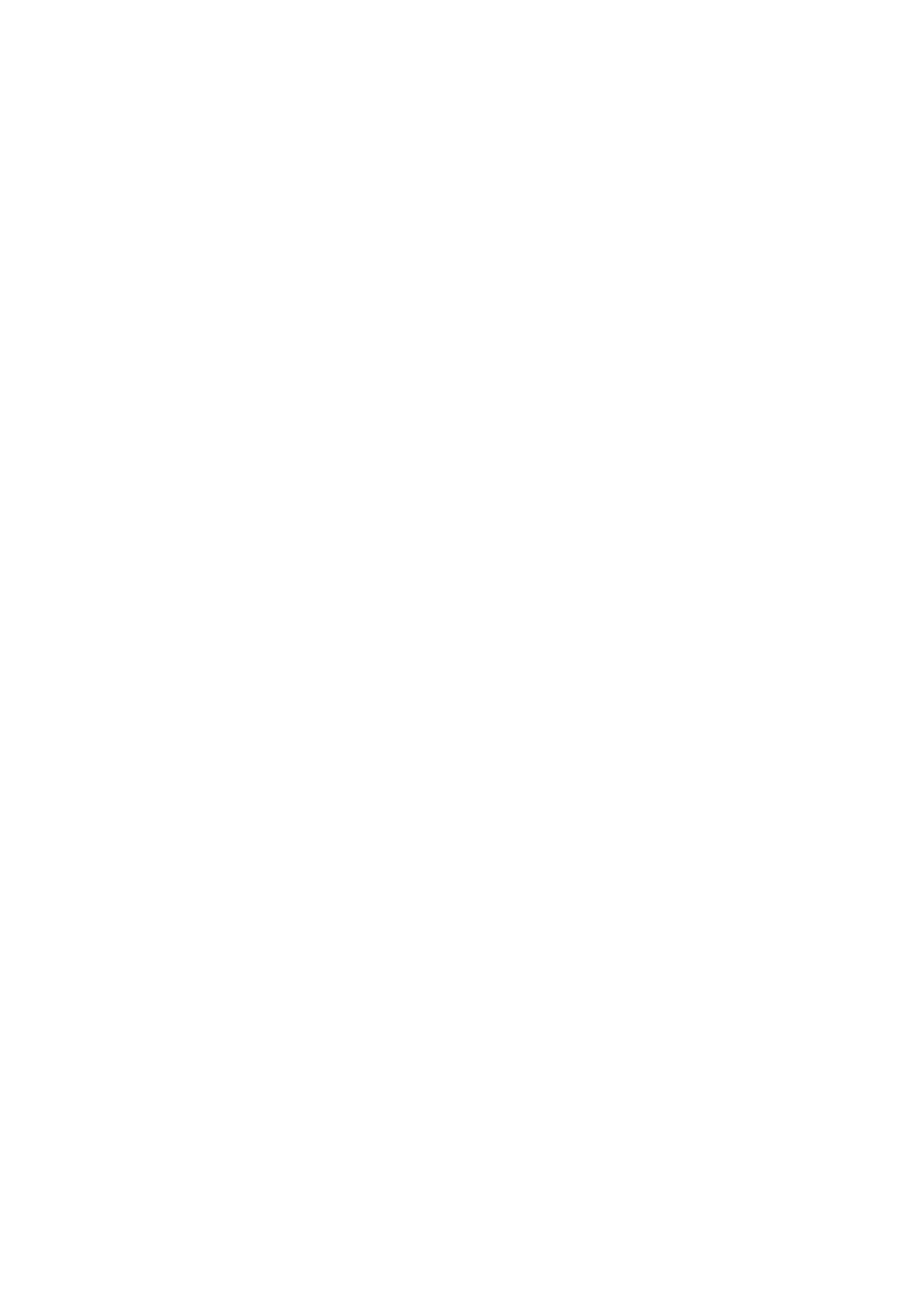| ---- |  |
|------|--|
|      |  |
|      |  |
|      |  |
|      |  |
|      |  |
|      |  |
|      |  |
|      |  |
|      |  |
|      |  |
|      |  |
|      |  |
|      |  |
|      |  |
|      |  |
|      |  |
|      |  |
|      |  |
|      |  |
|      |  |
|      |  |
|      |  |
|      |  |
|      |  |
|      |  |
|      |  |
|      |  |
|      |  |
|      |  |
|      |  |
|      |  |
|      |  |
|      |  |
|      |  |
|      |  |
|      |  |
|      |  |
|      |  |
|      |  |
|      |  |
|      |  |
|      |  |
|      |  |
|      |  |
|      |  |
|      |  |
|      |  |
|      |  |
|      |  |
|      |  |
|      |  |
|      |  |
|      |  |
|      |  |
|      |  |
|      |  |
|      |  |
|      |  |

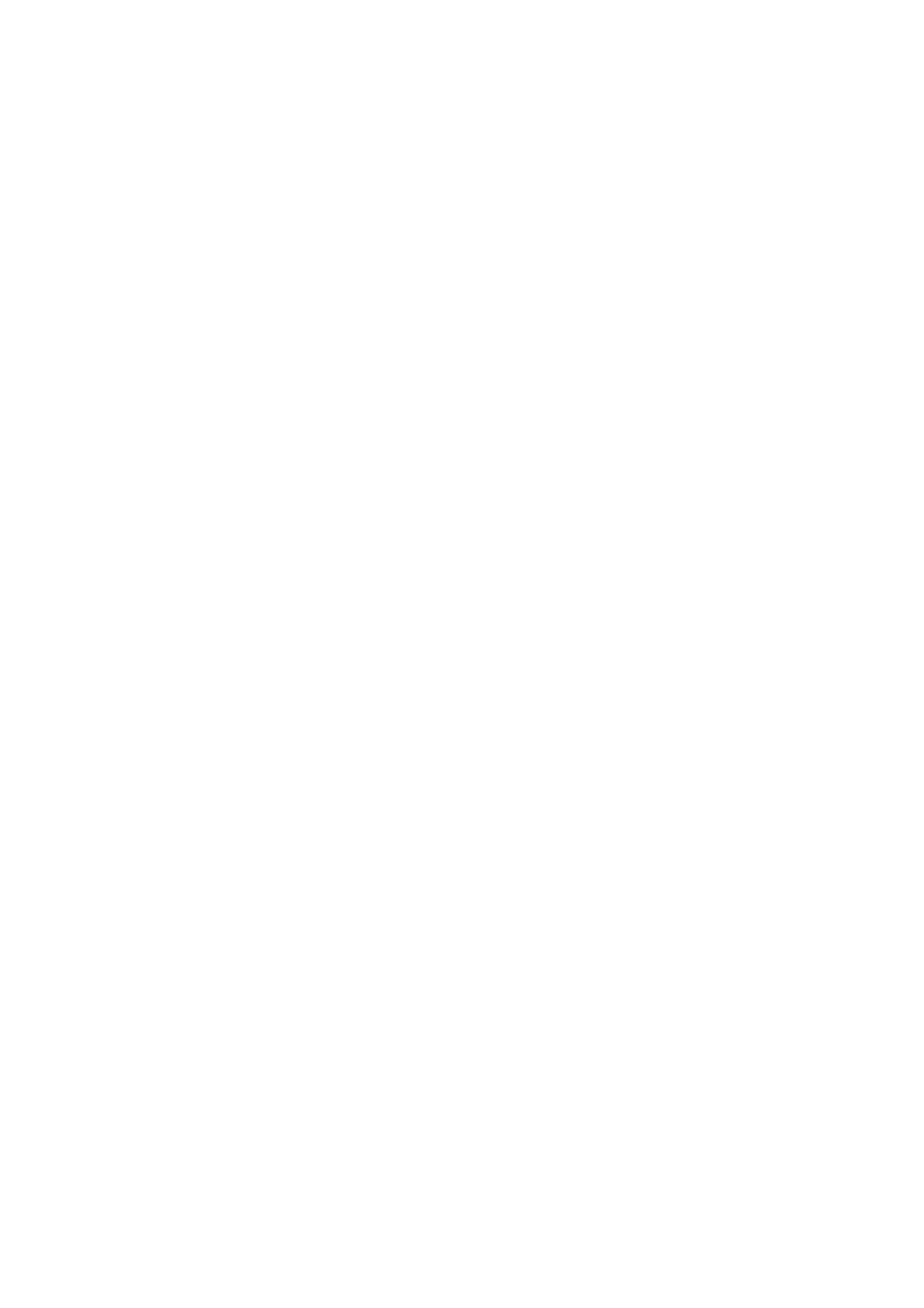| ---- |  |
|------|--|
|      |  |
|      |  |
|      |  |
|      |  |
|      |  |
|      |  |
|      |  |
|      |  |
|      |  |
|      |  |
|      |  |
|      |  |
|      |  |
|      |  |
|      |  |
|      |  |
|      |  |
|      |  |
|      |  |
|      |  |
|      |  |
|      |  |
|      |  |
|      |  |
|      |  |
|      |  |
|      |  |
|      |  |
|      |  |
|      |  |
|      |  |
|      |  |
|      |  |
|      |  |
|      |  |
|      |  |
|      |  |
|      |  |
|      |  |
|      |  |
|      |  |
|      |  |
|      |  |
|      |  |
|      |  |
|      |  |
|      |  |
|      |  |
|      |  |
|      |  |
|      |  |
|      |  |
|      |  |
|      |  |
|      |  |
|      |  |
|      |  |
|      |  |

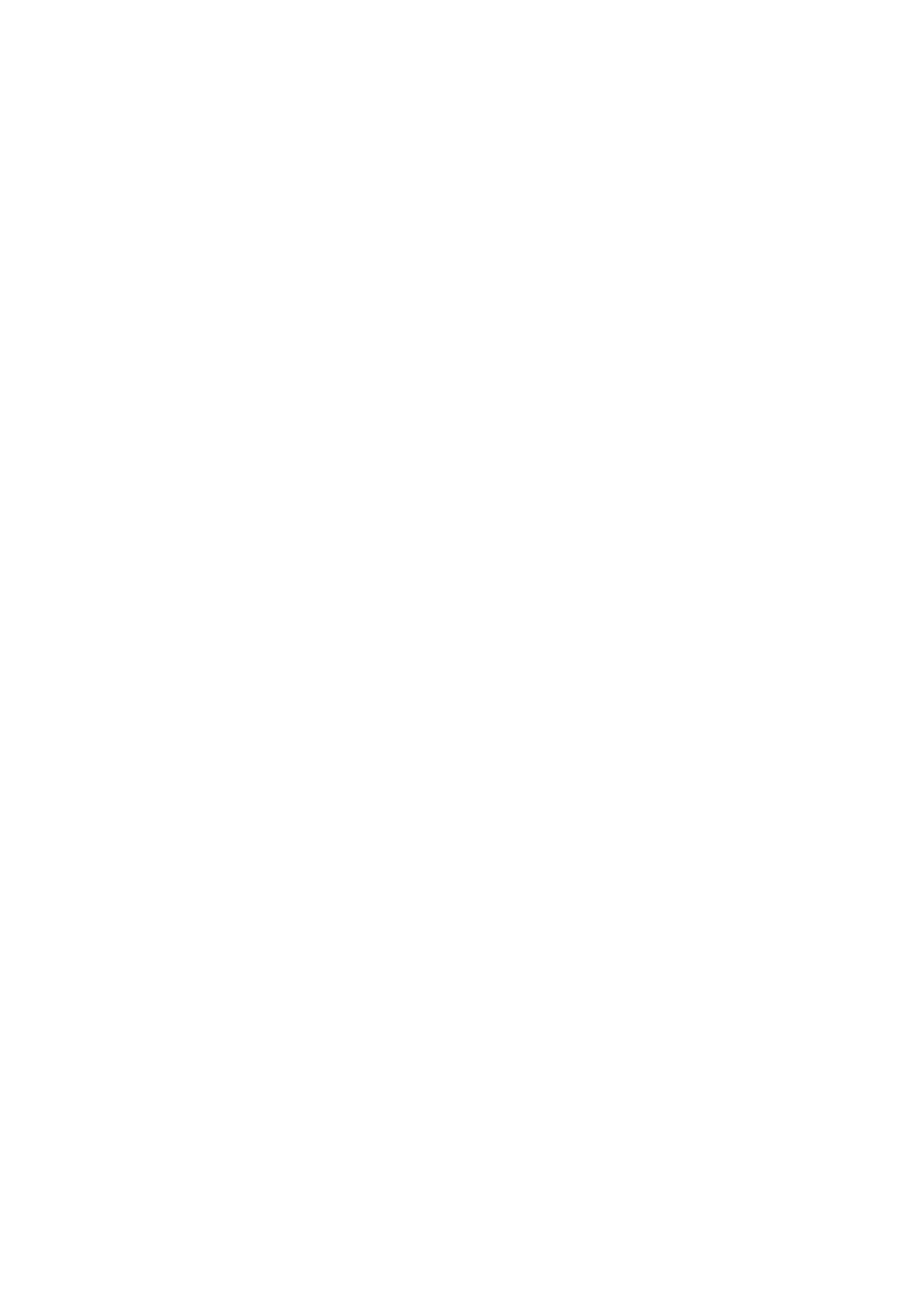| ---- |  |
|------|--|
|      |  |
|      |  |
|      |  |
|      |  |
|      |  |
|      |  |
|      |  |
|      |  |
|      |  |
|      |  |
|      |  |
|      |  |
|      |  |
|      |  |
|      |  |
|      |  |
|      |  |
|      |  |
|      |  |
|      |  |
|      |  |
|      |  |
|      |  |
|      |  |
|      |  |
|      |  |
|      |  |
|      |  |
|      |  |
|      |  |
|      |  |
|      |  |
|      |  |
|      |  |
|      |  |
|      |  |
|      |  |
|      |  |
|      |  |
|      |  |
|      |  |
|      |  |
|      |  |
|      |  |
|      |  |
|      |  |
|      |  |
|      |  |
|      |  |
|      |  |
|      |  |
|      |  |
|      |  |
|      |  |
|      |  |
|      |  |
|      |  |
|      |  |

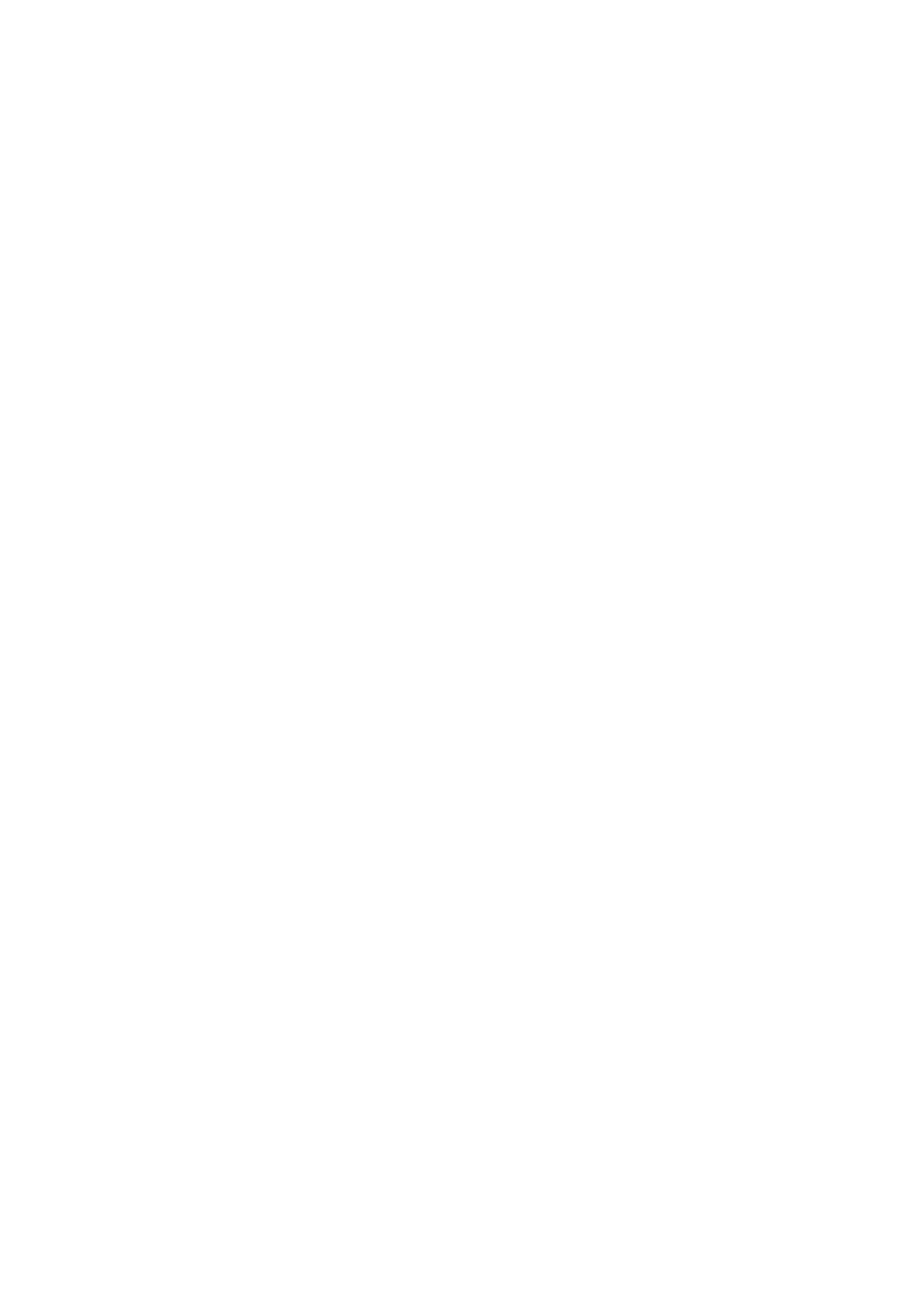| ---- |  |
|------|--|
|      |  |
|      |  |
|      |  |
|      |  |
|      |  |
|      |  |
|      |  |
|      |  |
|      |  |
|      |  |
|      |  |
|      |  |
|      |  |
|      |  |
|      |  |
|      |  |
|      |  |
|      |  |
|      |  |
|      |  |
|      |  |
|      |  |
|      |  |
|      |  |
|      |  |
|      |  |
|      |  |
|      |  |
|      |  |
|      |  |
|      |  |
|      |  |
|      |  |
|      |  |
|      |  |
|      |  |
|      |  |
|      |  |
|      |  |
|      |  |
|      |  |
|      |  |
|      |  |
|      |  |
|      |  |
|      |  |
|      |  |
|      |  |
|      |  |
|      |  |
|      |  |
|      |  |
|      |  |
|      |  |
|      |  |
|      |  |
|      |  |
|      |  |